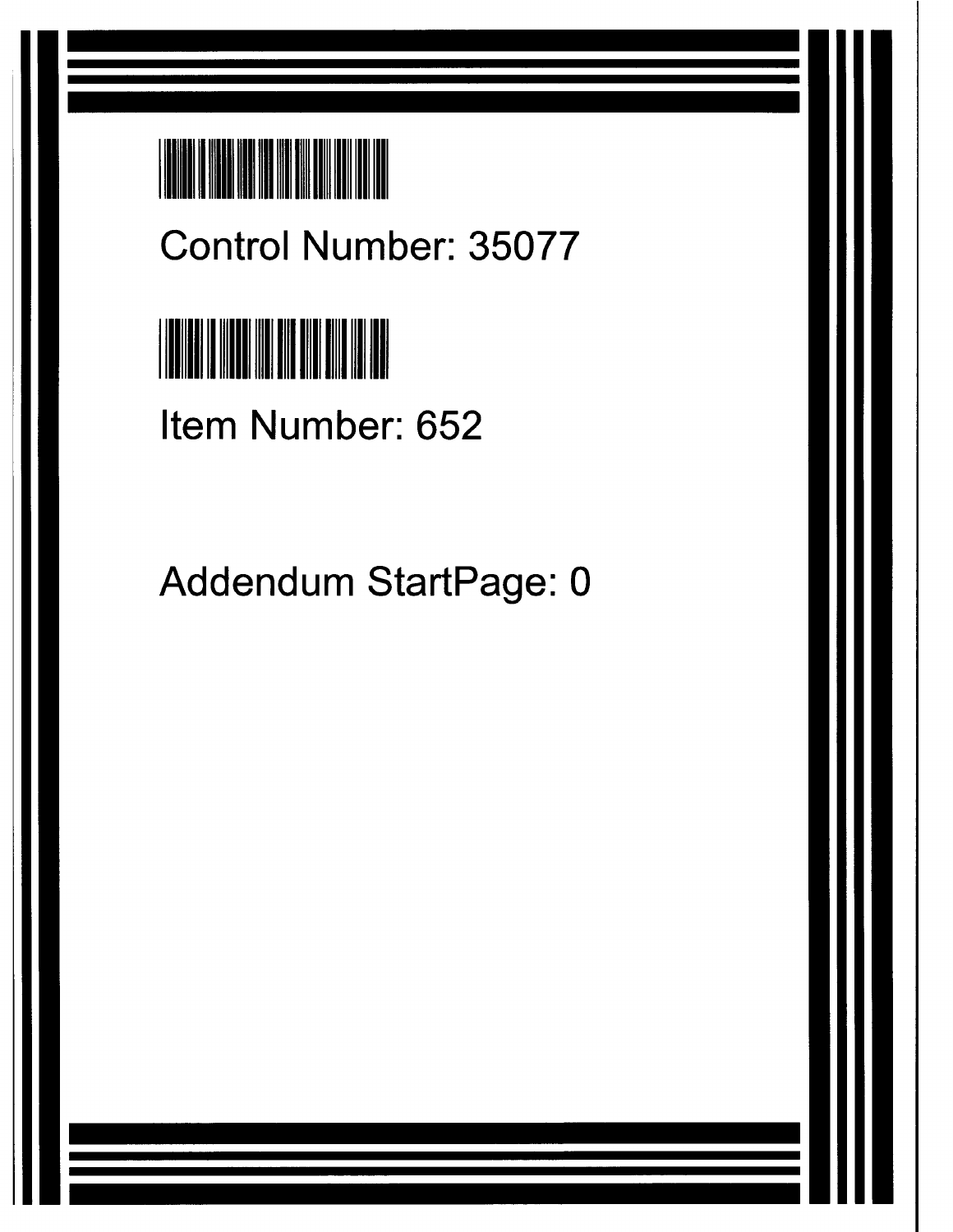

 $\mathsf{REF}\cup\mathsf{F}\cap$  Sharyland Utilities, L.P. 600 Congress Avenue, Suite 2000 2016 JUN 22 AM 11: LR Austin, Texas 78701 (512) 721-2661  $\mathsf{\textcolor{red}{\mathsf{P}}\mathsf{U}\mathsf{B}\mathsf{L}\mathsf{I}\mathsf{C}\mathsf{U}\mathsf{T}\mathsf{T}\mathsf{T}\mathsf{Y}\mathsf{C}\mathsf{T}\mathsf{C}\mathsf{A}\mathsf{J}\mathsf{S}\mathsf{U}\mathsf{A}\mathsf{H}}^{\mathsf{U}}_{\mathsf{F}\mathsf{L}\mathsf{V}\mathsf{A}\mathsf{S}\mathsf{C}\mathsf{L}\mathsf{B}\mathsf{H}\mathsf{A}}^{\mathsf{U}}$ Fax: (512) 322-9233

where the projection of

June 22, 2016

Lisa Clark, Filing Clerk Public Utility Commission of Texas 1701 Congress Avenue P.O. Box 13326 Austin, TX 78711-3326

> Re: Project No. 35077 - Amendment No. 2 to the Generation Interconnection Agreement between Sharyland Utilities, L.P. and Horizon Wind Energy Panhandle I LLC

Dear Ms. Clark:

Please find enclosed Amendment No. 2 to the Generation Interconnection Agreement (Agreement) between Sharyland Utilities, L.P. and Horizon Wind Energy Panhandle I LLC for filing with the Public Utility Commission of Texas pursuant to P.U.C. SUBST. R. 25.195(e). The underlying Agreement was filed in this project on March 18, 2014, and Amendment No. 1 to the Agreement was filed on June 8, 2015. The enclosed Amendment No. 2 sets forth amended Exhibit B to the Agreement.

Sincerely,

--------^

Alicia Rigler *Counsel for Sharyland Utilities, L.P.*

 $\sqrt{2}$ 

Enclosure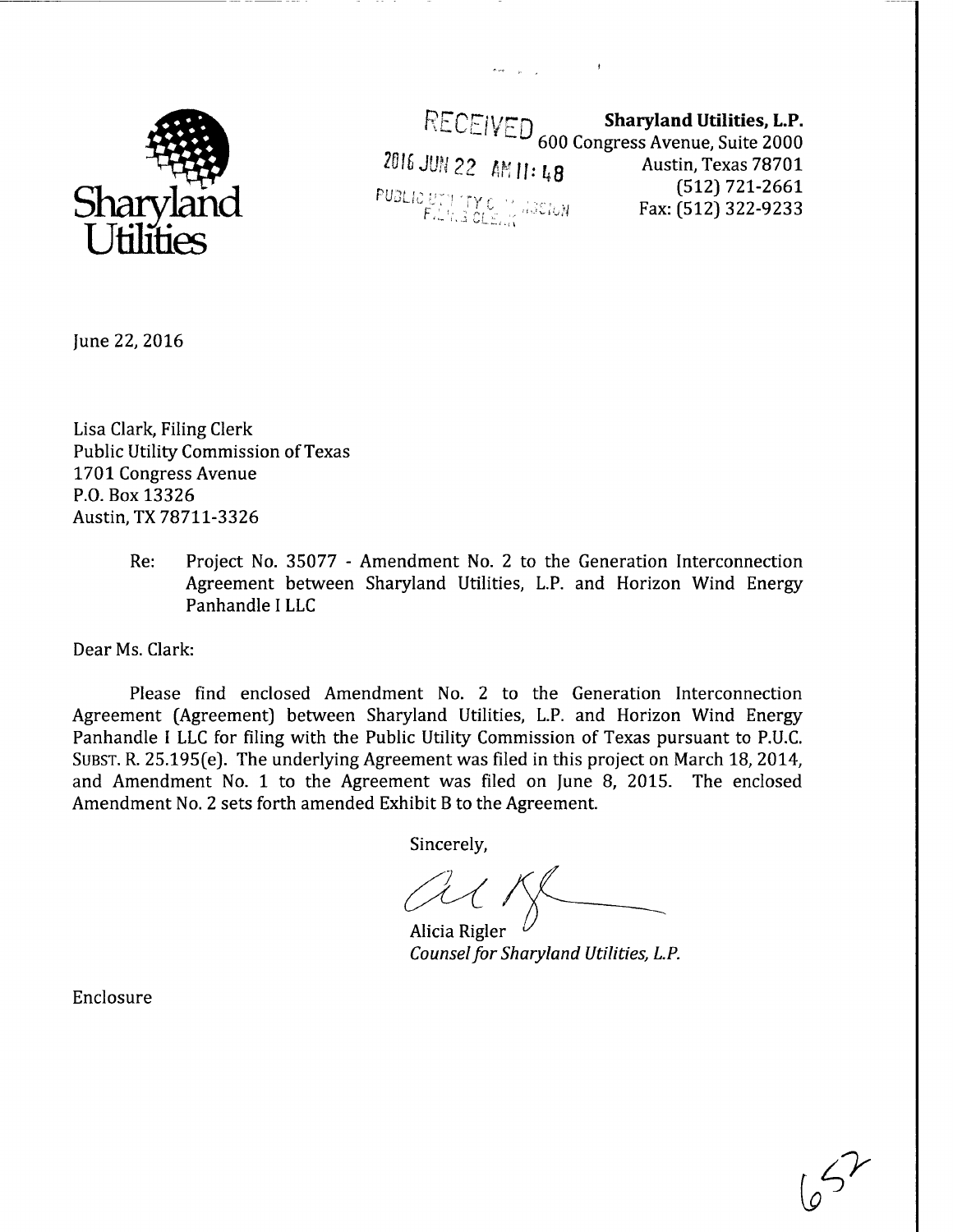Project No. 35077

**Amendment No. 2**

**to the**

# ERCOT STANDARD GENERATION INTERCONNECTION AGREEMENT

Between

Sharyland Utilities, L.P.

and

Horizon Wind Energy Panhandle I LLC

June \$, 20 16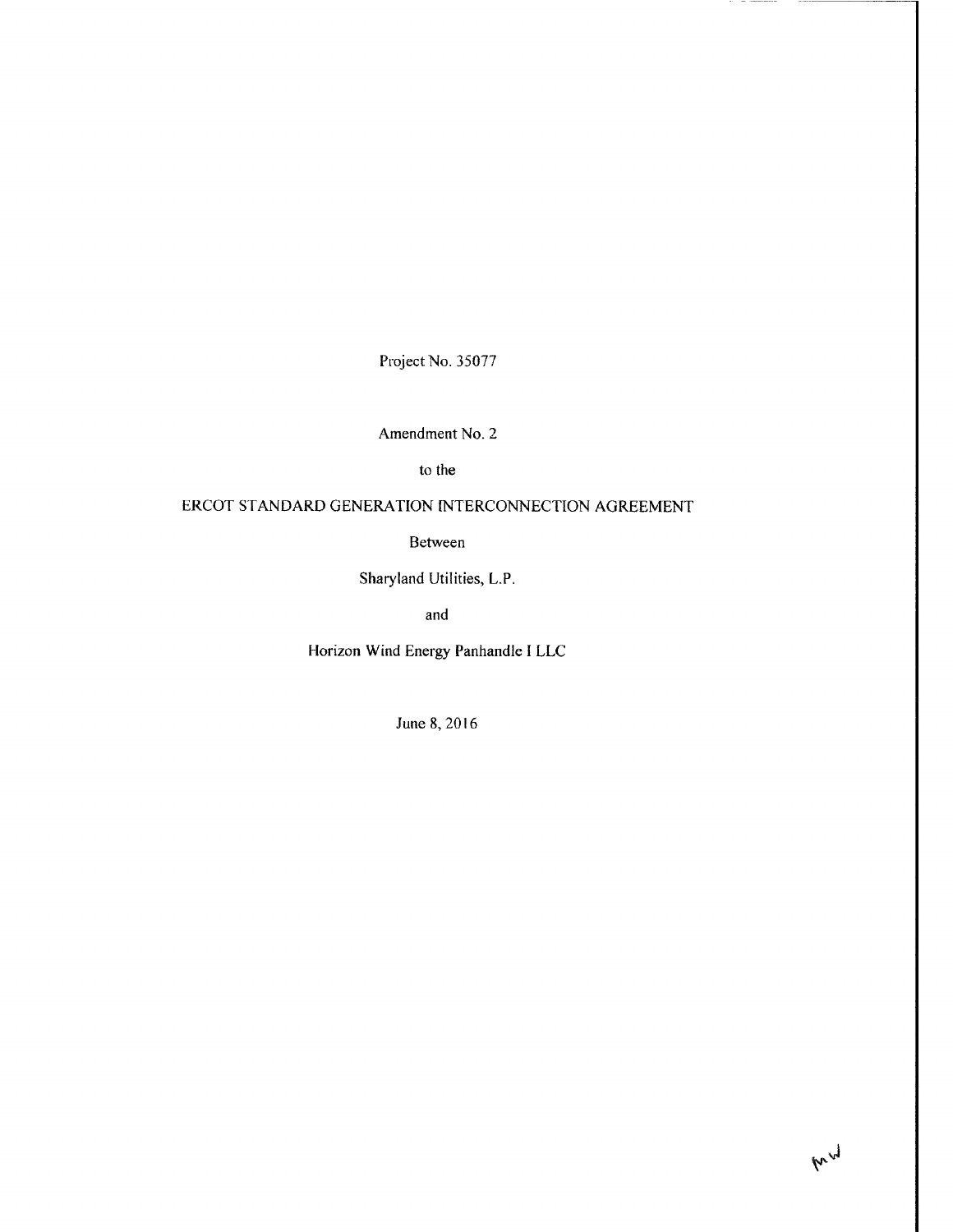## AMENDMENT NO. 2 TO THE ERCOT STANDARD GENERATION INTERCONNECTION AGREEMENT BETWEEN SHARYLAND UTILITIES, L.P. AND HORIZON WIND ENERGY PANHANDLE I LLC

This Amendment No. 2 to the ERCOT Standard Generation Interconnection Agreement between Sharyland Utilities, L.P. and Horizon Wind Energy Panhandle I LLC ("Amendment") is made and entered into on this 8th day of June, 2016 by and between Sharyland Utilities, L.P ("Transmission Service Provider"), and Horizon Wind Energy Panhandle I LLC ("Generator"), hereinafter sometimes referred to individually as "Party" and collectively as "Parties."

#### WITNESSETH

WHEREAS, Transmission Service Provider and Generator are parties to that certain ERCOT Standard Generation Interconnection Agreement, dated as of February 14, 2014 (as amended, the "Interconnection Agreement");

WHEREAS, the Interconnection Agreement provides terms and conditions that allow for amendment of the Interconnection Agreement as mutually agreed by the Parties;

WHEREAS, the Generator has requested to change the Time Schedule (Exhibit B) and Interconnection Details (Exhibit C) and

WHEREAS, the Parties intend to amend the Interconnection Agreement in accordance with the terms and conditions provided herein.

NOW, THEREFORE, in consideration of the foregoing premises and the mutual covenants set forth herein, the Parties agree as follows:

#### $\overline{I}$ . CAPITALIZED TERMS

Unless expressly referenced and modified herein, capitalized terms used but not otherwise defined herein shall have the meanings specified in the Interconnection Agreement.

### II. AMENDMENT TO THE AGREEMENT

1. The terms of this Amendment shall become effective on the date first written above, subject to Governmental Authority approval, if required.

2. Exhibit "B" (Time Schedule) to the Interconnection Agreement is hereby replaced in its entirety with Exhibit "B" attached hereto as Attachment A.

#### III. RATIFICATION OF OTHER TERMS

All other terms and conditions of the Interconnection Agreement that are not specifically amended by this Amendment, including the remaining Exhibits, shall remain unchanged and are hereby ratified by the Parties and shall continue to be in full force and effect.

#### [V. MULTIPLE COUNTERPARTS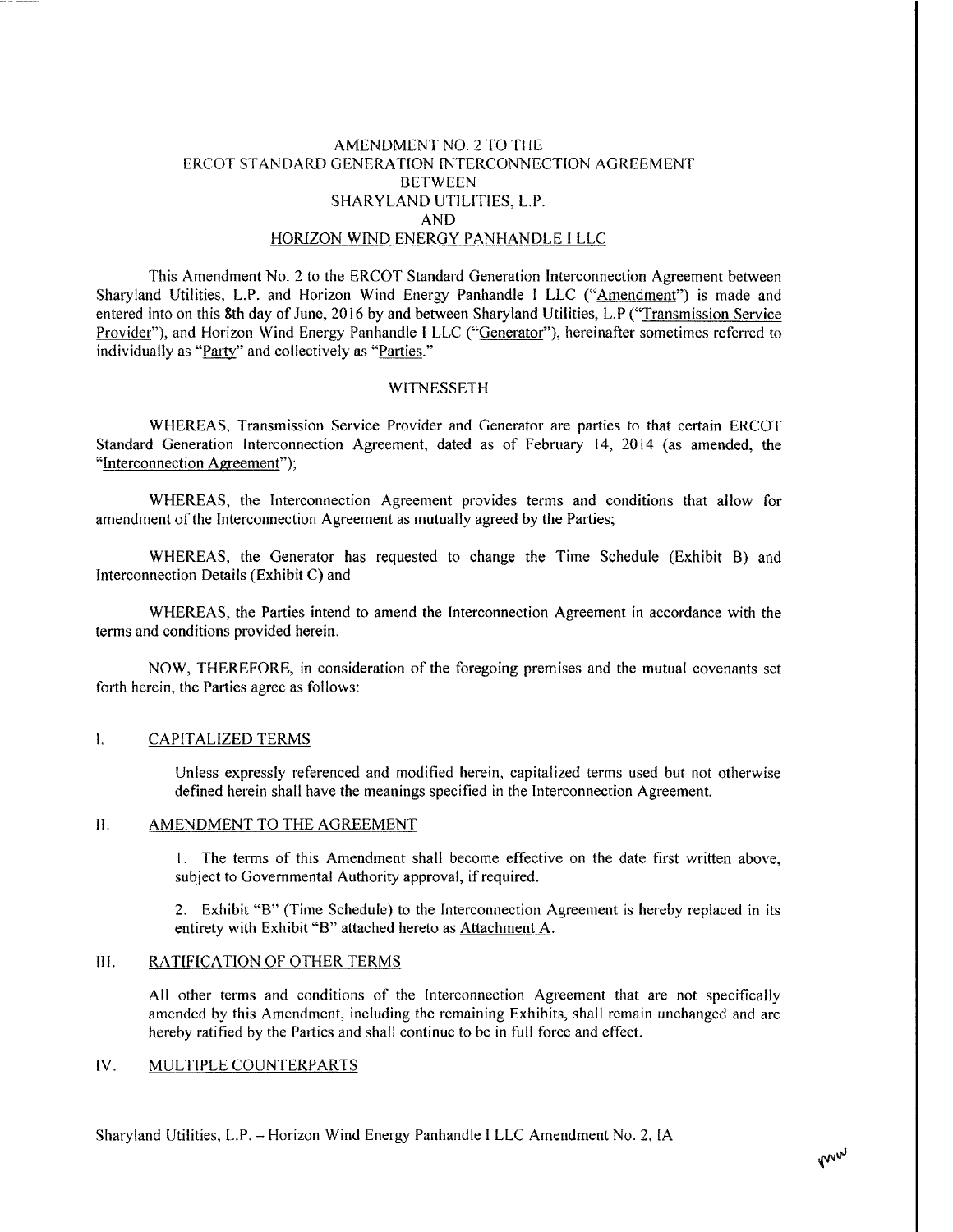This Amendment may be executed in two or more counterparts, each of which is deemed an original, but all constitute one and the same instrument. Each of the persons signing below represents and warrants that he or she is authorized to execute this Amendment on behalf of the Party indicated.

*[Signature pqge to follow]*

Sharyland Utilities, L.P. - **Horizon** Wind Energy **Panhandle** <sup>I</sup> LLC Amendment No. 2, IA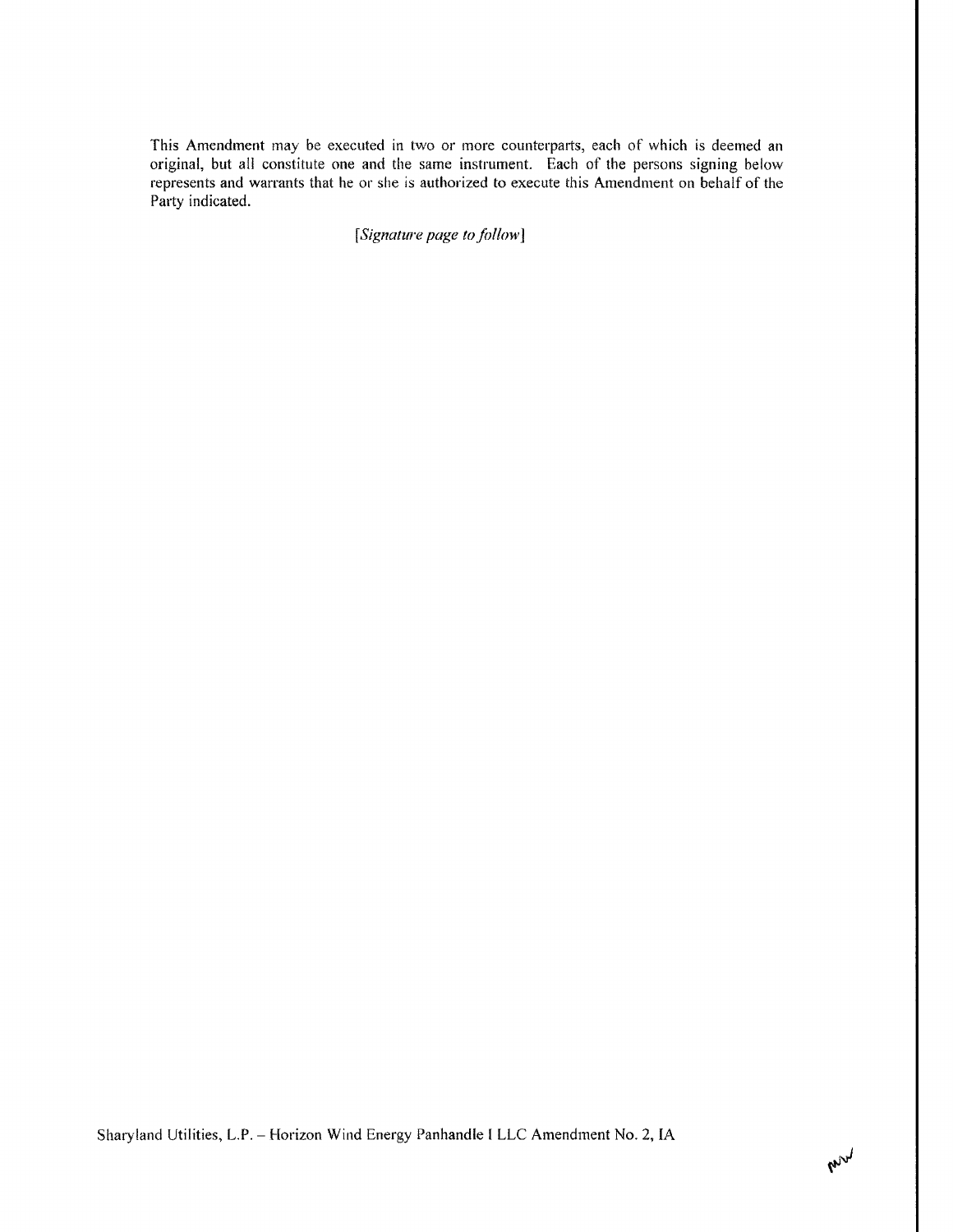IN WITNESS WHEREOF, the Parties have caused their authorized representatives to execute this Amendment to be duly executed by the persons set forth below in their respective capacities.

# **Sharyland** Utilities, L.P.

 $By: Z$ Noull Corte  $\mathbb{R}^p$ 

President

Date:  $Jvxe$  9, 2016

# **Horizon Wind Energy Panhandle I LLC**

By:

Name. Steve Irvin<br>Title: Executive Vice President, Ce Executive Vice President, Central Region

By: **John Marshall** Name: **Bernardo Goarmon**

TitlExecutive Vice President, **Finance**

Date:  $6/15/2016$